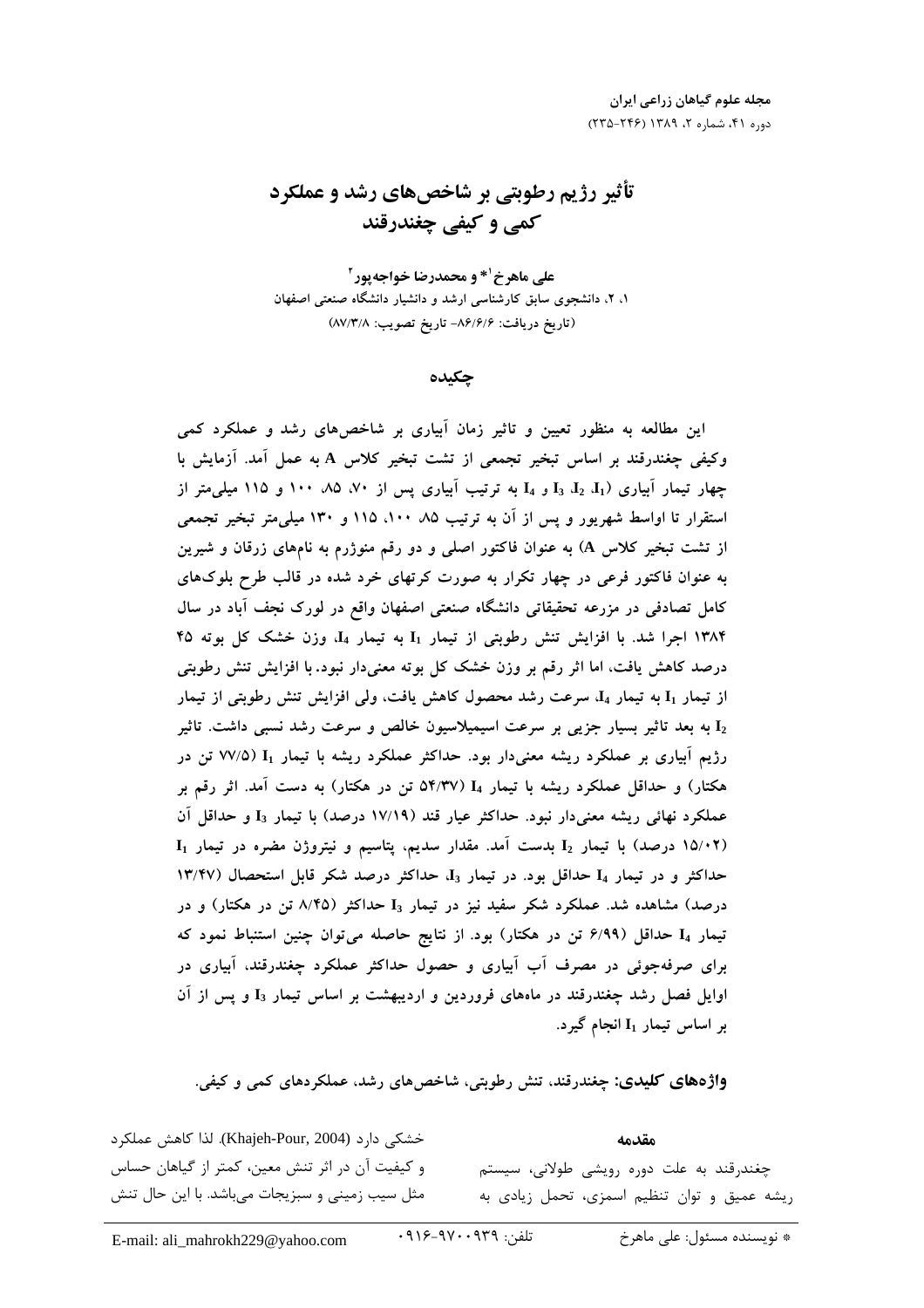رطوبتی میتواند موجب کاهش وزن خشک برگ (Cakir, 2004)، شاخص سطح برگ، سرعت اسیمیلاسیون خالص، سرعت رشد محصول و سرعت رشد نسبی (Abayomi, 2002)، ناخالصیهای ریشه، درصد قند ملاس (Lee et al., 1987) و عملكرد ريشه در واحد سطح) (Noorjou & Baghaei-Kiani, 2004) گردد. اما هرگاه تنش از حدی تجاوز ننماید، موجب افزايش عيار قند (Khajeh-Pour, 2004) درصد شكر قابل استحصال و در نهایت عملکرد شکر سفید گردد (Bazobandi, 1992). بر این اساس امکان صرفهجویی در مصرف آب آبیاری در زراعت چغندرقند وجود دارد. Doorenbos & Pruitt (1977) در تحقیقی، مرحله بحرانی و حساس به تنش خشکی را برای چغندرقند سه الی چهار هفته بعد از سبز شدن اعلام نمودند. در این دوره اعمال استرس آبی موجب کاهش قابل توجهی در كميت و كيفيت محصول گرديد.

تسریع پیری برگهای چغندرقند در اثر تنش رطوبتي توسط Hang & Miller (1986) گزارش شده است. همچنین Abdollahian-Noghabi (1999) از تحقیقات خود نتیجه گرفت که در شرایط تنش خشکی (آبیاری پس از تخلیه ۸۰ درصد رطوبت قابل دسترس)، ماده خشک قسمت هوایی شدیدا کاهش مییابد.

شاخص سطح برگ ٣ تا ۵ در چغندرقند باعث پوشش كامل كانوپي گرديده و لذا حداكثر تبخير و تعرق در واحد سطح در این زمان (حدود ۶۰ تا ۹۰ روز بعد از كاشت) به دست مي آيد (Abayomi, 2002). Talleghani (1999)، مقدار مطلوب شاخص سطح برگ را برای چغندرقند معادل ۳/۵ تا ۴ گزارش کرده است. اما شاخص سطح برگ ممکن است به بالای ۶ تا ۱۲ نیز برسد. اگرچه مدرکی دال بر وجود شاخص سطح برگ مطلوب در چغندرقند وجود ندارد، اما حداکثر عملکرد ریشه ذخیرهای با مقادیر شاخص سطح برگ کمتر از ۵ نیز ممکن است به دست آید.

افزايش تنش رطوبتي تدريجاً باعث كاهش LAI (Net Assimmilation NAR (Leaf Area Index) (Relative RGR , Crop Growth Rate) CGR .Rate) در (Pandy et al., 2000) خواهد شد (Pandy et al., 2000). در مطالعات Abayomi (2002)، تنش رطوبتی زود هنگام

در گیاه چغندرقند، باعث کاهش NAR و RGR شده بود. همچنین .Ston et al (2001) اعلام کردند که تنش آبي باعث كاهش NAR و RGR در گياه ذرت و ينبه میشود. Pandy (2000) تعیین کرد که ماکزیم NAR برای ذرت تحت شرایط آبیاری کافی و بدون تنش به دست می آید. وی اعلام کرد که یک همبستگی مثبت بين مصرف آب و NAR براي ذرت و پنبه وجود دارد.

Bayat (1996) با اعمال تیمارهای دور آبیاری در چهار سطح (۲۰، ۴۰، ۶۰ و ۸۰ درصد تخلیه مجاز رطوبتی خاک) و بعد از تنک و وجین اول اختلاف معنیداری در عملکرد ریشه و میزان پتاسیم مشاهده نمود.

.Carter et al (1980) كاهش سطح برگ، كاهش جذب ازت، افزایش تجمع قند در ریشه و کاهش وزن ریشه بر اثر اعمال تنش آبی در گیاه چغندرقند را گزارش نمودند. Zhivkov (1984) گزارش نمود که قطع آبیاری در دوره رشد برگها باعث کاهش ناچیزی در عملکرد محصول شده و از لحاظ اقتصادی، قطع آبیاری در دوره فوق را توصيه نموده است. Vaziry (1995) طي تحقيقى زمان أبيارى را بر اساس تبخير تجمعى ۵۰، ۷۰، ۱۰۰ و ۱۲۰ میلی متر از تشت تبخیر تنظیم نمود. نتایج نشان میدهد با افزایش دور آبیاری، عملکرد چغندرقند کاهش مییابد. به طوری که بین تیمارهای ۵۰ و ۱۲۰ میلی متر، تفاوت عملکرد حدود ۱۴ تن در هکتار بود. بین تیمارهای ۷۰ و ۱۰۰ میلی متر اختلاف معنے داری مشاهده نگردید.

به غیر از کاهش رشد، یکی از عکسالعملهای درونی چغندرقند به کمبود آب، افزایش غلظت قند در ریشه میباشد. در شرایط آبیاری، قبل از برداشت ریشهها، برای اینکه درصد قند آن افزایش یابد، مدتی گیاه را وادار به پژمرده شدن می نمایند. تحقیقات Drycott & Messem (1977) نشان داد که کمآبیاری به طور معنیداری منجر به افزایش تولید قند به میزان ۱۵ درصد میشود. Bazobandi (1992) با بررسی اثرات تنش رطوبتی بر خواص کمی و کیفی چغندرقند، گزارش نمود تنش رطوبتی تا میزان حذف چهار نوبت در طول دوره رشد تاثیر محسوسی در عملکرد ریشه نداشته و با افزایش مدت تنش رطوبتی، میزان درصد قند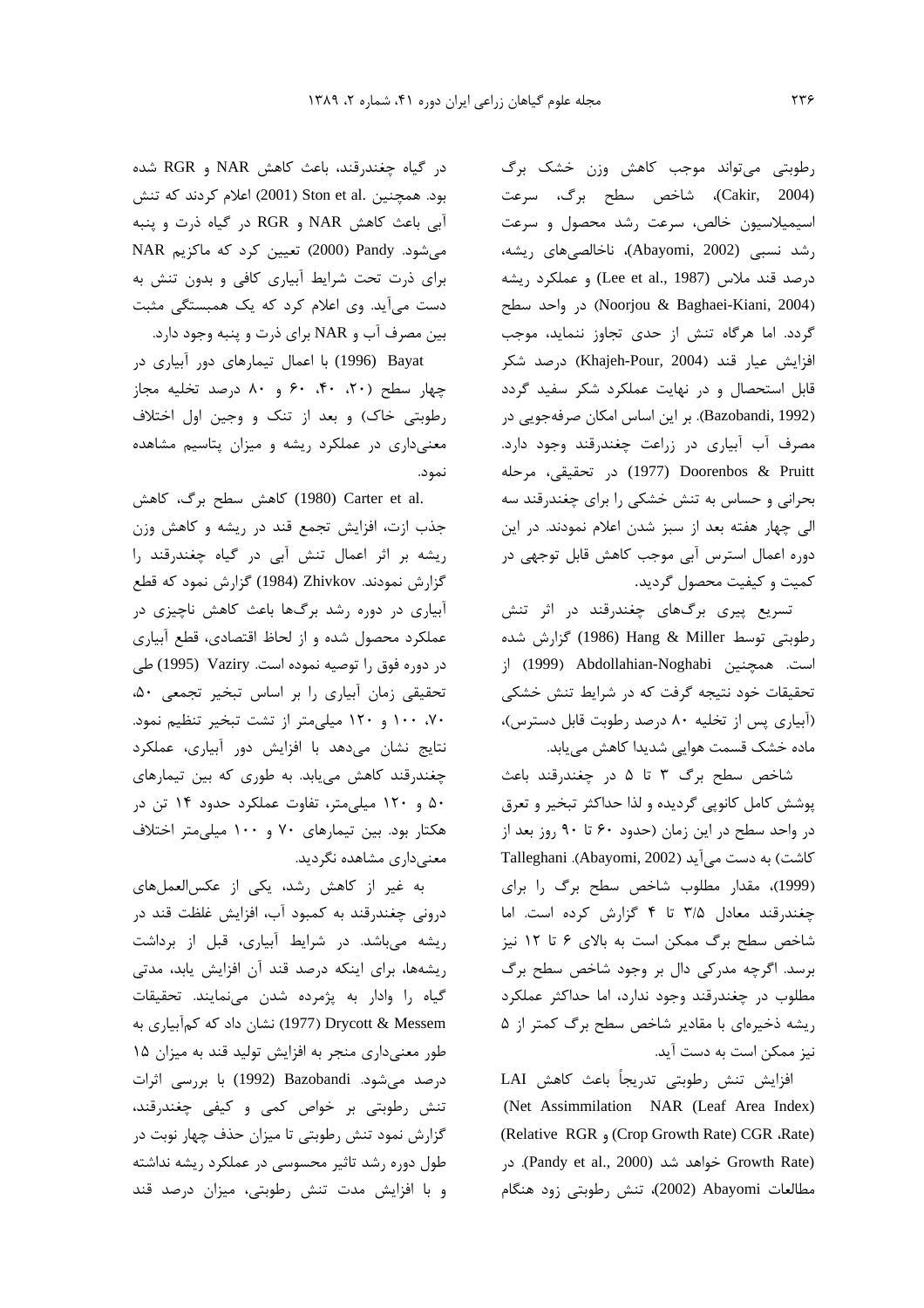افزايش داشت. مطالعات Hang & Miller (1986) نشان مے دھد که آبیاری بس از پوشش کامل گیاهی در سطح مزرعه و با اعمال ۱۵ تا ۱۰۰ درصد میزان نیاز خالص تخمینے، در یک خاک لومے موجب افزایش تحمع قند در ریشه گردید و حداکثر درصد ماده خشک از آبیاری معادل با ۴۵ درصد نیاز کامل حاصل گردید. مطالعاتی که در کالیفرنیا در مورد جغندرقند در خاکهای عمیق نجام شده است نشان مه دهد که قطع آبیاری به مدت  $\overline{1}$ سه تا پنج و يا حتى هفت هفته قبل از برداشت با اين که موجب کاهش ۵۰ د.صدی در تبخیر و تعرق آخر .<br>فصل رشد شده و کل تبخیر و تعرق فصل رشد را نیز حدود ۱۵ درصد کم میکند، ولی باعث کاهش عیار قند چغندر نمی,شود (Miller & Aursaj, 1976). در مزارعی که طی فصل رشد به خوبی آبیاری می شوند غلظت قند به طور یکنواخت افزایش می باید. در محصول تحت تنش، غلظت قند با سرعت بيشترى افزايش يافته و تحت .<br>تنش شدید می تواند بنج درصد بیشتر از محصول بدون .<br>تنش باشد. علیرغم این موضوع، غالباً دامنه وسیعی از .<br>تیمارهای آبیاری اثر ناجیزی بر غلظت قند در برداشت ۔<br>نهایی دارند. این امر ممکن است به علت افزایش .<br>ناخالصي در ريشه محصول تحت تنش باشد. آبياري و با بارندگی آخر فصل گیاه تنش دیده، موجب حذب محدد ۔<br>آب توسط ، بشههای گیاه شده و غلظت قند کاهش .(Kouchaki & Soltani, 1996).

غلظت شكر در ريشه چغندرقند ممكن است به علت اعمال تنش رطوبتي ملايم قبل از برداشت، تا حد يك درصد افزايش داشته باشد. ولي بايستي دقت نمود كه كل شكر توليدي ممكن است به دليل كاهش عملكرد ريشه، كاهش داشته باشند (Khajeh-Pour, 2004).

.(1990) English et al اطی تحقیقی دو روش .<br>أيباري كامل و ناقص را بي روي حغندرقند و حند .<br>محصول دیگر با هم مقایسه کردند و نتیجه گرفتند که كم آبياري باعث افزايش درآمد و كاهش مصرف آب، .<br>نرژی و سایر نهادههای کشاورزی می شود. Hargreaves 4 .<br>Samani & (1984) اعلام نمودند که از عوامل مهم در به دست آوردن عملکرد بالا در هر نوع محصولی، آب .<br>ن میباشد. همچنین در شرایطی که آب ارزان باشد، آبیاری کامل برای به دست آوردن حداکثر عملکرد، مفید

است. د. شابط که حاصلخیزی بالا بوده و از آرقام بر محصول استفاده شود، اعمال کم آبیاری احتمال به دست آوردن حداکثر سود خالص را کاهش میدهد. در تحقیقات بر روی چغندرقند در (1996) c شدا: میزان عملکرد در آبیاری جوبچهای یک در میان با دور آبیاری شش روزه را بر آنجه که از آبیاری جوبچهای معمولي با دور ده روز به دست آمده بود برتر دانس*ت،* در ضمن ميزان آب آبياري ٢٣ درصد كاهش يافت.

هدف از این مطالعه تأثیر زمان آبیاری بر شاخصهای رشد و عملکردهای کمی و کیفی چغندرقند میباشد.

### مواد و روشها

.<br>آزمایش در مزرعه تحقیقاتی دانشکده کشاورز*ی* دانشگاه صنعتی اصفهان د. سال زراعی ۱۳۸۴ به اجراء د. آمد. این من عه اد. ۴۰ کیلومتای حنوب غایب اصفهان، در منطقه لورک شهرستان نحف آباد (عرض جغرافيايي ٣٢° ٣٢ شمالي و طول جغرافيايي ٢٣ °٥١ با ارتفاع ١۶۳۰ متر از سطح دريا) واقع شده است. اين منطقه دارای اقلیم خشک، با زمستانی نیمهسرد و تابستانی خشک (Khajeh-Pour, 2004) میباشد. متوسط بارندگی و دمای سالیانه مزرعه به ترتیب ۱۵۰/۹ مبله متر و ۱۵/۲ درجه سانتیگراد است. بافت خاک مزرعه لوم رسي، از سري خاک خميني شهر، با جرم مخصوص ظاهری حدود ۱/۴ گرم بر سانته متد مکعب، pH حدود ۷/۵ و هدایت الکتریکی ۱/۴ دسیزیمنس بر متر است. ظرفیت زراعی و نقطه بژمردگی خاک، به .<br>ترتیب حدود ۲۳ و ۱۰ درصد وزن*ی مر*باشد. زمین محل آزمایش در سال قبل از کشت چغندرقند تحت کشت کلزا بوده که به دلیل سرمازد*گی* به خاک برگردانده شده .<br>ود. برای کودده*ی،* آزمون خاک صورت گرفت. خاک .<br>د هن عه دارای ۰/۱ درصد نبتروژن ۴۴/۴ میلر گرم در کیلوگرم فسفر و ۱۵۲/۶ میلے گرم در کیلوگرم بتاسیم .<br>ود. در نتیجه کودهای فسف و بتاسیم مصرف نگردید .<br>د (Khajeh-Pour, 2004). عمليات تهيه بستر شامل شخم د گردان، رتبواتور، دبسک و تسطیح بهاره بود. قبل از .<br>کاش*ت، ح*دود ۴۰ کیلوگرم در هکتار نیتروژن و در مرحله ۸ تا ۱۰ برگی نیز معادل ۷۰ کیلوگرم در هکتار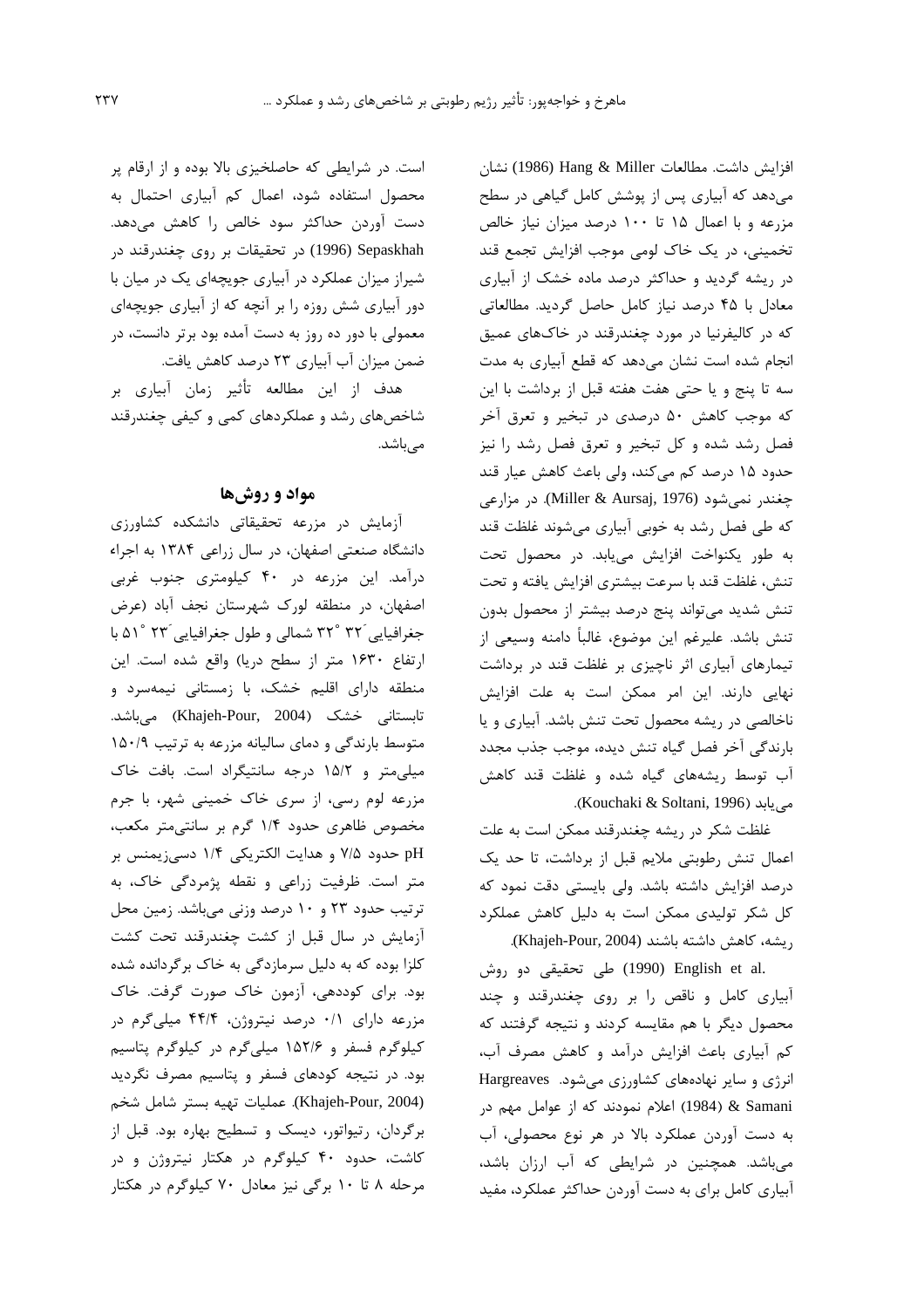$(\mathsf{r})$ 

توسعه ریشه انجام گردید و درصد رطوبت وزنی خاک تعیین شد. حجم آب آبیاری با استفاده از معادلههای ۱ و ٢ در هر آبياري تعيين گرديد. مقدار آب مصرفي با سرریز مستطیلی که در ابتدای هر کرت اصلی قرار داده شده بود کنترل شد.

 $H = \rho b(\theta_{\rm EC} - \theta_{\rm m}) D$  $($ 

$$
V = H \times A
$$

جدول ۱- تیمارهای آبیاری براساس تبخیر تجمعی (میلیمتر) از تشت تبخیر استاندارددر دو مرحله رشد

| اواسط شهريور تا برداشت | استقرار تا اواسط شهريور | تيمار          |
|------------------------|-------------------------|----------------|
| ۸۵                     | ٧٠                      | $\mathbf{I}_1$ |
| ۱۰۰                    | ۸۵                      | $I_2$          |
| ۱۱۵                    | ۱۰۰                     | $I_3$          |
| ۱۳.                    | ۱۱۵                     | $_{14}$        |

در معادلههای ۱ و ۲، H نشان دهنده ارتفاع آب  $\theta_{\rm EC}$  داخل کرت، pb جرم مخصوص ظاهری خاک، رطوبت در حد ظرفیت مزرعه،  $\theta_{\rm m}$  رطوبت جرمی کرت مورد نظر در زمان آبیاری، D عمق توسعه ریشه، V حجم آب آبیاری در کرت و A مساحت کرت است.

اولین نمونهبرداری جهت اندازهگیری وزن خشک کل بوته و سطح برگ، سه هفته پس از شروع تنش به عمل آمد. سطح برگ با دستگاه مساحت سنج کامپیوتری (مدل HITACHI KP-CCSS1) تعيين گرديد. اندامهاي هوایی شامل برگ و دمبرگ و اندامهای زیرزمینی شامل ریشه به مدت یک هفته در آون با دمای ۸۰ درجه سانتیگراد قرار داده شدند و سپس با ترازوی دقیق توزین گر دیدند.

منحنی شاخصهای رشد شامل وزنخشک از معادله ٣، شاخص سطح برگ از معادله ۴، سرعت رشد محصول از معادله ۵، سرعت آسیمیلاسیون خالص از معادله ۶ و میزان رشد نسبی از معادله ۷ و بر اساس تعداد روز پس از كاشت محاسبه گرديدند(Karimi & Siddique 1991):  $W = e^{a_2 + b_2t + c_2t^2}$  $(\tilde{r})$ 

 $LAI = e^{a_1 + b_1 t + c_1 t^2}$  $($ ۴

 $(\Delta)$ 

 $\mathcal{C}$ 

 $CGR = (b_2 + 2c_2t)e^{a_2 + b_2t + c_2t^2}$ 

 $NAR = (b_2 + 2c_2t)e^{(a_2-a_1)+(b_2-b_1)t+(c_2-c_1)t^2}$ 

 $\overline{y}$  $RGR = b_2 + 2c_2t$ 

نیتروژن (از منبع اوره با ۴۶٪ نیتروژن) به عنوان کود سرک توزیع شده و آبیاری صورت گرفت.

آزمایش با استفاده از آرایش کرتهای خرد شده در قالب طرح بلوکهای کامل تصادفی در چهار تکرار اجرا شد. در کرتهای اصلی، چهار سطح رژیم رطوبتی بر اساس آبیاری پس از مقادیر معینی تبخیر تجمعی از تشت تبخیر استاندارد (جدول ۱) به طور تصادفی قرار گرفتند. تشت تبخیر در ایستگاه هواشناسی مزرعه و به فاصله حدود یک کیلومتر از محل آزمایش قرار داشت. در کرتهای فرعی، دو ژنوتیپ منوژرم و دیپلویید به نامهای زرقان و شیرین تصادفی شدند. کاشت بصورت جوی و پشته در تاریخ ۸۴/۱/۱۹ انجام شد. بذرها در عمق ۳ سانتیمتر و به طور متراکم بر روی پشتههائی به فاصله ۶۰ سانتیمتر از یکدیگر کاشته شدند. فاصله بوتهها پس از تنک کردن در مرحله ۲ تا ۳ برگی حدود ١٧ سانتيمتر (تراكم كاشت حدود ٩/٨ بوته در مترمربع) بود. هر كرت آزمايشي شامل ۵ خط كاشت به طول ١۵ متر بود. پس از آبیاری سوم تیمار آبیاری در مرحله ۴ تا ۸ برگی اجرا شد. از علفکش بتانال پروگراس آ−ام بر اساس ۴ لیتر در هکتار از مایع امولسیون شونده ۱۸ درصد در مرحله ۲ تا ۳ برگی چغندرقند و از علفکش فن مديفام به ميزان ۵ ليتر در هكتار از مايع امولسيون شونده ۱۵/۷ درصد در مرحله ۱۵-۱۰ برگی گیاه، علیه علفهای هرز پهن برگ و از علفکش ستوکسیدیم به میزان ۲/۵ لیتر در هکتار از مایع امولسیون شونده ۱۲/۵ درصد در همین زمان علیه علفهای هرز باریک برگ استفاده شد. جهت مبارزه با آفات چغندرقند، در مرحله ۲ تا ۳ برگی گیاه از مخلوط حشرهکشهای آمبوش (مایع امولسیون شونده ۲۵ درصد با غلظت ۰/۵ در هزار) و ديازينون (مايع امولسيون شونده ۶۰ درصد با غلظت ۱/۵ در هزار) استفاده شد. همچنین جهت مبارزه با سفیدک سطحی چغندرقند پس از مشاهده اولین آثار این بیماری (مرحله ٣٠-٢۵ برگی گیاه)، از قارچ كش كالكسين (ترى دمورف، مایع امولسیون شونده ۷۵ درصد) به میزان ۱ لیتر در هکتار استفاده گردید. سمپاشی حدود یک ماه بعد تکرا, گردید.

برای تعیین حجم آب مصرفی در هر آبیاری، قبل از آبیاری نمونهبرداری از خاک کرت مورد نظر تا عمق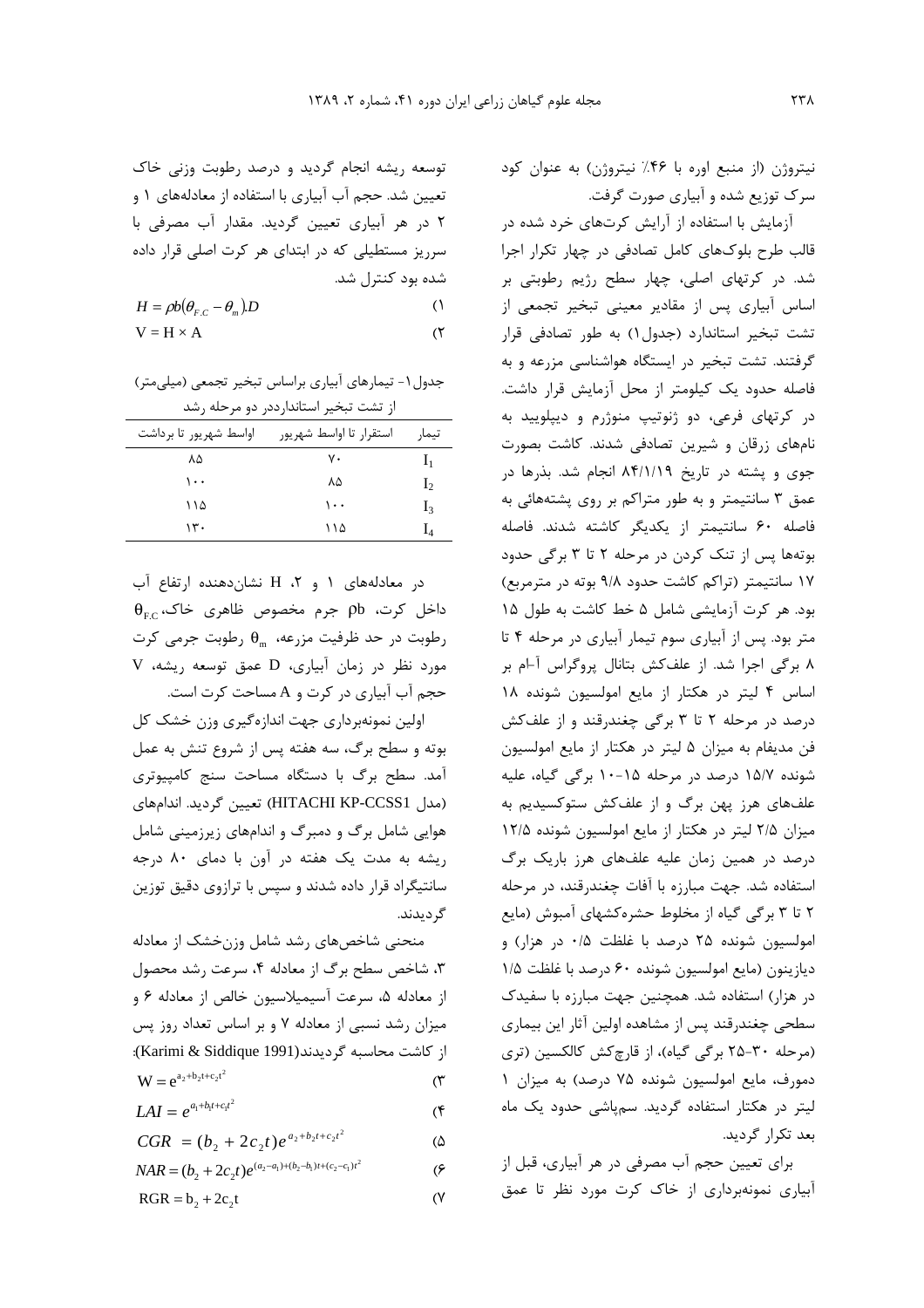در روابط فوق، W ماده خشک کل (اندام هوائی و ریشه) بر حسب گرم، t زمان بر حسب تعداد روز پس از كاشت، LAI شاخص سطح برگ، CGR سرعت رشد محصول، NAR سرعت اسيميلاسيون خالص، RGR  $c_2$  سرعت رشد نسبی و  $c_1$ ،  $b_1$  و  $c_2$ ،  $c_2$   $b_2$  ضرائب ر گرسیون میباشند.

برای محاسبه شاخصهای رشد از نرمافزار SAS استفاده گردید و میانگینها در صورت معنیدار بودن اثر عامل آزمایشی، با استفاده از آزمون LSD مورد مقایسه قرار گرفتند. برای رسم نمودارها از نرمافزار Excel استفاده شد.

# نتايج و بحث

# شاخص سطح برگ (LAI)

اثر تیمار آبیاری بر شاخص سطح برگ در تمام مراحل رشد معنیدار بود. با افزایش تنش رطوبتی از تیمار 1<sub>1</sub> به تیمار 1<sub>3</sub> شاخص سطح برگ در نمونه برداری ۱۲۱ روز پس از کاشت (زمان وقوع حداکثر شاخص سطح برگ) كاهش معنى دارى به ميزان١/۴٢ واحد یافت. دراین نمونهبرداری حداکثر شاخص سطح برگ در تیمار I1 و حداقل آن در تیمار I3 به دست آمد که با تیمار I4 تفاوت معنیداری نداشت (جدول ٣). به نظر می رسد که پیر شدن و ریزش شدیدتر برگها و عدم جایگزینی این برگها توسط برگهای جدید باعث کاهش بیشتر شاخص سطح برگ در تیمارهای با فاصله آبیاری بیشتر شد. شاخص سطح برگ در زمان برداشت در تیمار 11 از حداقل مورد نیاز برای تجمع قند در ریشه بيشتر است (Khajeh-Pour, 2004) ولي شاخص سطح برگ در زمان برداشت در تیمار I4 برای تجمع قند در ریشه کافی نبود. محققین بیان کردهاند که تنش خشکی از طريق كاهش توليد و رشد برگها (Cakir, 2004) و افزايش پيري آنها (Wolf et al., 1988) شاخص سطح برگ را كاهش مىداد.

اثر رقم بر شاخص سطح برگ در ۷۹، ۱۰۰ و ۱۶۳ روز پس از کاشت معنیدار نبود ولی در سایر مراحل رشد این تاثیر معنی دار بود. در نمونه برداری ۱۲۱ روز یس از کاشت شاخص سطح برگ رقم زرقان حدود ۰/۵ واحد بيشتر از رقم شيرين بود (جدول ٣). تفاوت ارقام

در کاهش شاخص سطح برگ در مطالعه سایرمحققین نظير (2001) Mohamadian و (2002) Abayomi) مطابقت دارد.

# وزن خشک کل بوته

تاثیر تیمارهای آبیاری بر وزن خشک کل بوته در تمام نمونهبرداريها معنى دار بود. همراه با افزايش تنش رطوبتی وزن خشک بوته در زمان برداشت ۴۵ درصد كاهش معنىداري يافت اما اثر رقم بروزن خشك بوته در هیچکدام از مراحل رشد معنیدار نبود (جدول۲). در بین تیمارهای مورد استفاده، تیمار  $I_1$  برای تولید حداکثر وزن خشک بوته مطلوب میباشد. Scott & Jaggard (1978) نشان دادند که محدودیت عمده عملکرد واقعی، توانایی کانوپی برای جذب نور خورشید در اوایل فصل رشد است. بنابراین کاهش وزن خشک برگ و به همراه آن سطح فتوسنتز کننده در اثر تنش رطوبتی باعث كاهش عملكرد نهايي بوته مي گردد. همچنين محققين دیگری نیز تائید نمودهاند که بعلت تنش خشکی بر پوشش گیاهی در اوایل رشد، عملکرد نهایی کاهش .(Drycott et al., 1974).

.Freckleton et al (1999) Freckleton et al کزارش دادهاند که در اثر تنش رطوبتی و دمای بالا (حدود ٣٠ درجه سانتی گراد) در تابستان به علت افزایش تقاضا برای تبخیر باعث کاهش معنیدار در کاهش وزن خشک چغندرقند میگردد. همچنین Abdollahian-Noghabi (1999) از تحقیقات خود نتیجه گرفت که در شرایط شدید تنش خشکی (آبیاری پس از تخلیه ۸۰ درصد رطوبت قابل دسترس)، ماده خشک چغندرقند کاهش مے یابد.

# سرعت اسيميلاسيون خالص

سرعت اسیمیلاسیون خالص در همه تیمارهای آبیاری تا ۱۲۱ روز پس از کاشت ثابت و در حداکثر مقدار خود بود، پس از آن شروع به افت کرد، مقدار آن تا نمونهبرداری ششم مثبت بود ولی از این مرحله به بعد منفی شد (شکل ۱). سرعت اسیمیلاسیون خالص  $I_1$  در تیمار  $I_1$  تا ۱۴۲ روز پس از کاشت بر سایر تیمارهای آبیاری برتری داشت ولی از این مرحله تا هنگام برداشت تفاوت بين تيمارها واضح نبود. تيمار 4<sub>3 و 4</sub>4 تقريباً سرعت اسیمیلاسیون خالص، یکسانی داشتند. یعنی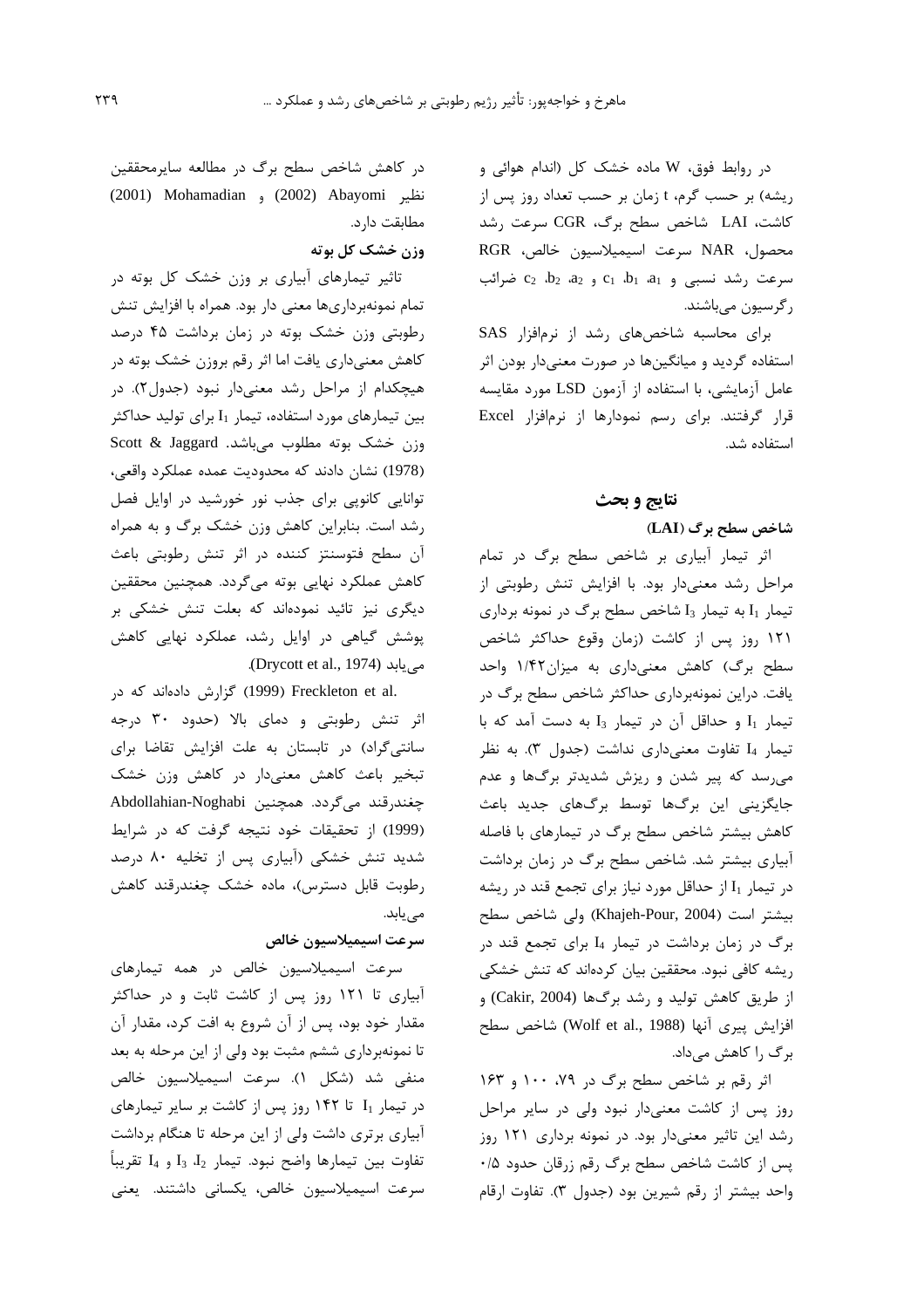| (روز پس از کاشت)                                                            |                               |                     |     |     |   |                                                                                                                                                                                                                |                                    |                |  |  |
|-----------------------------------------------------------------------------|-------------------------------|---------------------|-----|-----|---|----------------------------------------------------------------------------------------------------------------------------------------------------------------------------------------------------------------|------------------------------------|----------------|--|--|
| $\gamma \gamma \gamma$                                                      | $\mathbf{Y} \cdot \mathbf{Y}$ | $\lambda \Lambda f$ | ۱۶۳ | 157 | Y | $\lambda$                                                                                                                                                                                                      | ٧٩                                 | عوامل آزمايشي  |  |  |
| رژیم آبیاری                                                                 |                               |                     |     |     |   |                                                                                                                                                                                                                |                                    |                |  |  |
|                                                                             |                               |                     |     |     |   |                                                                                                                                                                                                                | $\Delta Y$                         |                |  |  |
|                                                                             |                               |                     |     |     |   | $\tau$ $\tau$ <sub>1</sub> ab $\tau$ $\tau$ <sub>1</sub> ab $\tau$ $\tau$ <sub>1</sub> ab $\tau$ <sub>1</sub> a $\tau$ <sub>1</sub> a $\tau$ <sub>1</sub> a $\tau$ <sub>1</sub> a $\tau$ <sub>1</sub> a $\tau$ |                                    | I <sub>2</sub> |  |  |
| $\mathsf{r} \setminus \mathsf{r} \setminus \mathsf{r} \setminus \mathsf{r}$ |                               |                     |     |     |   | $\gamma$                                                                                                                                                                                                       | <b>FFANF</b>                       | $I_3$          |  |  |
|                                                                             |                               |                     |     |     |   | $\gamma$                                                                                                                                                                                                       |                                    | $I_4$          |  |  |
|                                                                             |                               |                     |     |     |   |                                                                                                                                                                                                                |                                    | رقم            |  |  |
|                                                                             |                               |                     |     |     |   | $\pi$                                                                                                                                                                                                          | $f99/A9^a$                         | زرقان          |  |  |
|                                                                             |                               |                     |     |     |   |                                                                                                                                                                                                                | $\Delta \Delta / \Delta / \Lambda$ | شيرين          |  |  |

جدول ۲- مقایسه میانگینهای<sup>٬</sup> وزن خشک کل بوته (گرم) چغندرقند، تحت تأثیر رژیمهای آبیاری و رقم در نمونهبرداریهای مختلف

۱. میانگینهای هر عامل آزمایشی در هر ستون که حداقل در یک حرف مشترک هستند، فاقد تفاوت آماری بر اساس آزمون L.S.D در سطح احتمال ۵ درصد می باشند.

سرعت اسیمیلاسیون خالص در هر دو رقم تا ١٢١ روز پس از کاشت ثابت و در حداکثر مقدار خود بود و از این مرحله به بعد، در هر دو رقم شروع به افت کرد. سرعت اسیمیلاسیون خالص تا نمونهبرداری هفتم، در رقم شیرین اندکی بیشتر از رقم زرقان بود، اما از نمونهبرداری هفتم تا هنگام برداشت هر دو نمودار بر هم منطبق شدند (شکل۲). به نظر میرسد که اثر تنش رطوبتی بر سرعت اسیمیلاسیون خالص در هر دو رقم مشابه بوده است. Stibbe & Marlander (2002) نيز بين سرعت اسیمیلاسیون خالص سه رقم چغندرقند تفاوت معنی داری مشاهده نکردند.



در دو رقم زرقان و شیرین

سرعت اسیمیلاسیون خاص (گرم بر متر مربع بر روز)

 $10<sup>10</sup>$ 

 $\overline{5}$ 

 $\mathfrak{o}$ 

 $-5$  $-10$ 

 $-15$ 

سرعت رشد محصول

سرعت رشد محصول در تمام تيمارهاى آبيارى تا ۱۲۱ روز پس از کاشت به صورت خطی افزایش پیدا کرد. سرعت رشد محصول در تیمارهای I3 J<sub>3</sub> و I<sub>4</sub> از این مرحله به بعد كاهش يافت اما در تيمار 11 در ١٣٠ روز پس از کاشت به حداکثر میزان خود رسید واز این افزایش فواصل آبیاری به میزان بیش از تیمار  $\mathrm{I}_2$  تأثیر زیادی بر سرعت اسیمیلاسیون خالص نداشته است. با  $I_1$  آنکه تیمارهای  $I_2$   $I_3$   $I_4$  و  $I_4$  از لحاظ شاخص سطح برگ تفاوت معنیداری داشتند (جدول۳) ولی از لحاظ سرعت اسیمیلاسیون خالص بسیار به هم نزدیک بودند. احتمال می رود که سایه اندازی برگها به دلیل بالاتر بودن شاخص سطح برگ در تیمار I2 در مقایسه با تیمارهای و 14 سبب كاهش راندمان فتوسنتزى برگها در اين I3 تیمار شده باشد و آن را به سطح تیمارهای آبیاری با فواصل بیشتر رسانده باشد. در مطالعات Abayomi (2002)، تنش رطوبتی زود هنگام در گیاهچغندرقند، باعث كاهش سرعت اسيميلاسيون خالص شد. همچنين .Stone et al (2001) اعلام كردند كه استرس آبي باعث کاهش سرعت اسیمیلاسیون خالص در گیاه ذرت و پنبه گر ديد.

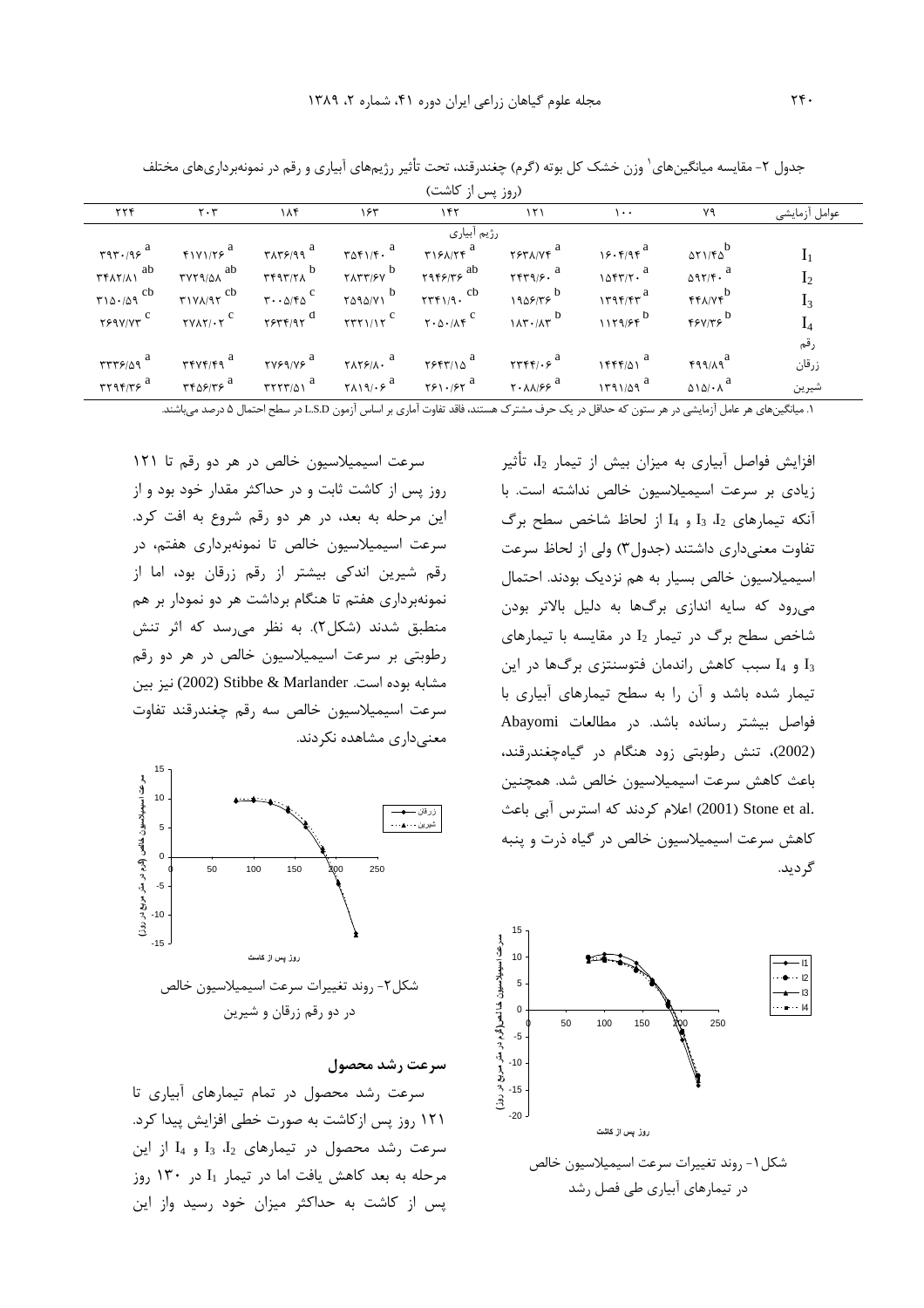برداشت) تاثیر بیشتری بر سرعت رشد محصول نسبت به شاخص سطح برگ داشته و باعث شد که سرعت رشد محصول نیز در اواخر دوره رشد منفی باشد. در آزمایش دیگری (Lee et al., 1987) نیز، نتایج مشابهی به دست آمد و نشان داده شد که سرعت رشد محصول گیاه چغندرقند تا اواسط دوره رشد وابستگی بیشتری به شاخص سطح برگ در مقایسه با سرعت اسیمیلاسیون خالص داشت.



شکل۳- روند تغییرات سرعت رشد محصول در تیمارهای آبیاری طے فصل رشد

تا ۱۲۱ روز پس از کاشت، سرعت رشد محصول در هر دو رقم به صورت خطی افزایش یافت و در ۱۳۰ روز پس از کاشت در هر دو رقم به حداکثر میزان خود رسید، سپس شروع به افت کرد. به نظر میرسد که تنش رطوبتی بر سرعت رشد محصول در هر دو رقم اثر مشابهی داشته است. .Pandy et al (2000) نیز بین سرعت رشد محصول چند رقم ذرت که در معرض تنش رطوبتی (عدم آبیاری به مدت ۸ هفته پس از استقرار گیاه) بودند، تفاوت معنے داری مشاهده نکردند.

مرحله به بعد افت کرد. سرعت رشد محصول در تمام تیمارهای آبیاری در حدود ۱۸۴ روز پس از کاشت به هم نزدیک شدند و سیس منفی گردیدند (شکل۳). روند تغییرات سرعت رشد محصول تیمارهای آبیاری حاکی از آن است كه با افزايش تنش رطوبتي از تيمار 11 به تيمار ، سرعت رشد محصول نیز کاهش پیدا کرد به طوری که تیمار I1 دارای حداکثر سرعت رشد محصول و تیمار دارای حداقل سرعت رشد محصول بود ولی هنگام I4 برداشت روند تغییرات معکوس شد به طوری که تیمار I4 به طور قابل توجهي سرعت رشد محصول بيشترى نسبت به تیمار I1 داشت. به نظر می رسد که تعداد برگ کمتری که در اثر تنش رطوبتی ایجاد شده، توانسته راندمان فتوسنتزى بالاترى در اواخر فصل رشد داشته باشد. Pandy (2000) در مطالعات خود اعلام کرد که افزایش تنش رطوبتی تدریجاً باعث کاهش سرعت رشد محصول در گیاه چغندرقند میشود. حساسیت بالای شاخص سطح برگ و سرعت رشد محصول به تنش رطوبتی در گیاهان دیگری نظیر، پنبه Fernandez et) (al., 1996). أفتابگردان (Rosenthat et al., 1987)، ذرت (Acevedo et al., 1971)، سورگوم و لوبيا چشم بلبلي (McCree & Richardson 1987) نيز اعلام شده است. روند تغييرات سرعت رشد محصول تحت تأثير تيمارهاى آبیاری تا ۱۸۴ روز پس از کاشت (نمونهبرداری ششم) با روند تغییرات شاخص سطح برگ (جدول ٣) هماهنگ است. بنابراین شاخص سطح برگ تا اواسط دوره رشد نقش اصلی را در تعیین سرعت رشد محصول داشته است، ولي سهم منفي بودن سرعت اسيميلاسيون خالص در اواخر دوره رشد (از نمونهبرداری ششم تا هنگام

جدول ۳- مقایسه میانگینهای ٔ شاخص سطح برگ چغندرقند، تحت تأثیر رژیمهای آبیاری و رقم در نمونهبرداریهای مختلف

| (روز پس از کاشت)                               |                                        |                                                |                                            |                                      |                                             |                                          |                            |                |  |
|------------------------------------------------|----------------------------------------|------------------------------------------------|--------------------------------------------|--------------------------------------|---------------------------------------------|------------------------------------------|----------------------------|----------------|--|
| $\tau\tau f$                                   | $\mathbf{y} \cdot \mathbf{r}$          | ۱۸۴                                            | ۱۶۳                                        | ۱۴۲                                  | ۱۲۱                                         | $\lambda$                                | ٧٩                         | عوامل آزمايشي  |  |
|                                                |                                        |                                                |                                            |                                      |                                             |                                          |                            | رژيم أبياري    |  |
| $\mathbf{Y}/\mathbf{P}\mathbf{A}^{\mathrm{a}}$ | $\mathbf{r}/\mathbf{A}^a$              | $\mathfrak{f}/\mathfrak{r}\mathfrak{r}^a$      | $f/\lambda q^a$                            | $\Delta$ /۴ $V^a$                    | $\Delta$ / $Y^a$                            | $f/\tau \tau^a$                          | $1/91^a$                   | $I_1$          |  |
| $Y/99^b$                                       | $\mathbf{y}/\mathbf{y}$                | $\mathbf{r}/\mathbf{v}\mathbf{q}^{\mathrm{a}}$ | $\mathfrak{r}/\mathfrak{r}^{\mathfrak{b}}$ | $\Delta/\cdot \mathfrak{f}^{ab}$     | $\Delta$ / $\epsilon$ $\Delta$ <sup>a</sup> | $f/f q^a$                                | $\frac{1}{V}$              | I <sub>2</sub> |  |
| Y/Y                                            | $\gamma/\gamma v^b$                    | $Y/9$ ۴ $b$                                    | $\gamma/\gamma$ <sup>bc</sup>              | $f/\tau r^b$                         | $f/\sqrt{p}$                                | $\mathbf{r}/\mathbf{r}$ <sup>a</sup>     | $1/\Delta \mathbf{r}^{ab}$ | $I_3$          |  |
| $1/\Lambda f^c$                                | $\gamma/\mathfrak{r}\gamma^b$          | $\gamma/\gamma v^b$                            | $\mathbf{r}/\mathbf{1} \cdot \mathbf{c}$   | $\mathbf{r}/\mathbf{v}^{\mathrm{c}}$ | $\mathfrak{f}/\mathfrak{r}$ . <sup>b</sup>  | $Y/Y^b$                                  | $1/F5^b$                   | $I_4$          |  |
|                                                |                                        |                                                |                                            |                                      |                                             |                                          |                            | رقم            |  |
| $Y/\lambda \xi^a$                              | $\mathbf{r}/\mathbf{r}$ q <sup>a</sup> | $\mathbf{r}/\mathbf{v}\mathbf{r}^{\mathrm{a}}$ | $\mathfrak{f}/\mathfrak{f}^a$              | $f$ / $V^a$                          | $\Delta$ / $\Upsilon$ <sup>a</sup>          | $\mathbf{r}/\mathbf{q} \cdot \mathbf{a}$ | 1/V1 <sup>a</sup>          | زرقان          |  |
| $\frac{1}{4}$                                  | $\mathbf{r}/\cdot \cdot$ <sup>b</sup>  | $\eta/\eta^b$                                  | $\mathsf{r}/\mathsf{A}$                    | $f/\lambda^b$                        | $F/F9^b$                                    | $\mathbf{r}/\mathbf{r}$                  | $1/f \cdot a$              | شىر بن         |  |

.<br>١. ميانگينهاي هر عامل آزمايشي در هر ستون كه حداقل در يک حرف مشترک هستند، فاقد تفاوت آماري بر اساس آزمون L.S.D در سطح احتمال ۵٪ مي!شند.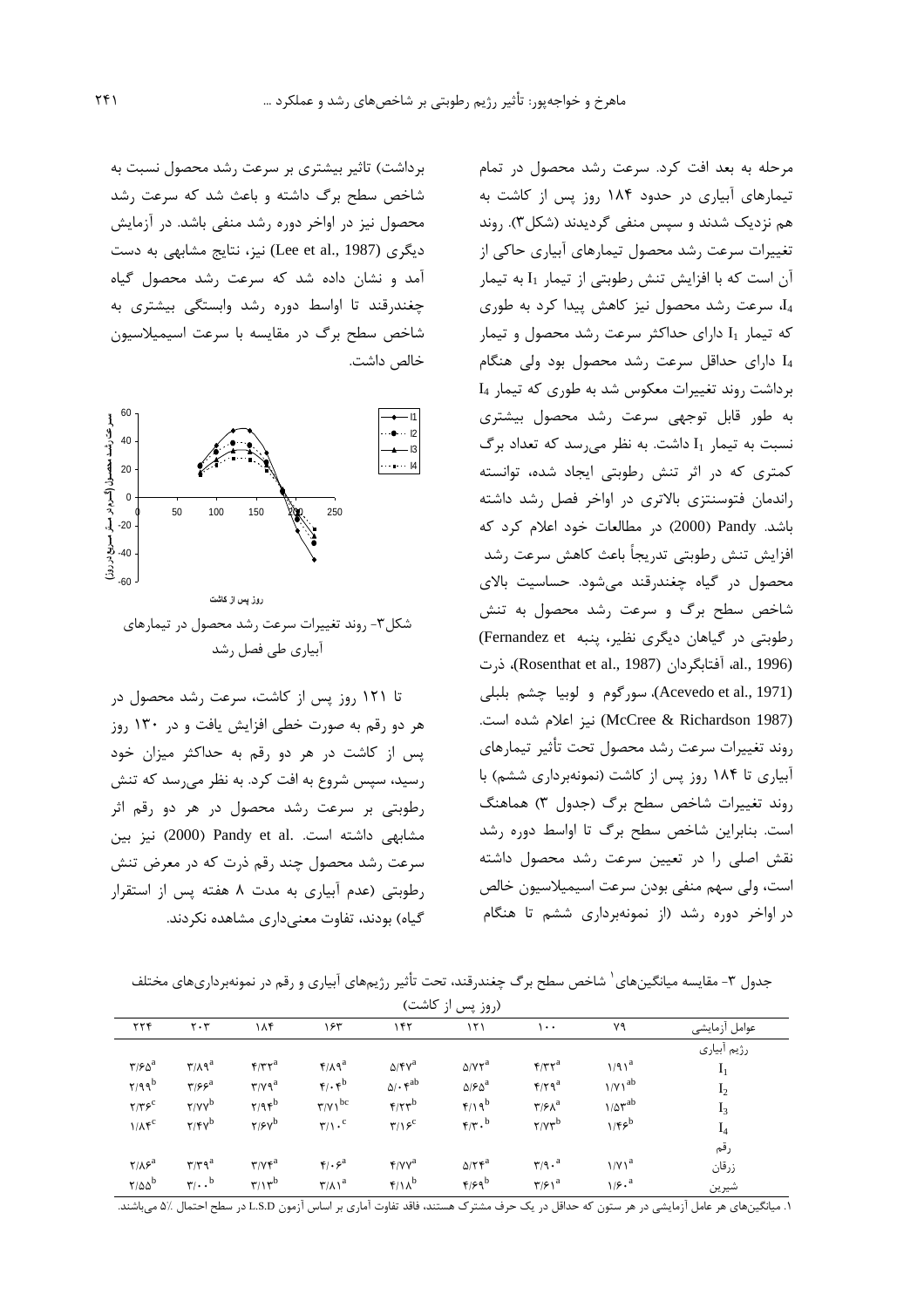

سرعت رشد نسبی

سرعت رشد نسبی در همه تیمارهای آبیاری در اوایل دوره رشد حداکثر بود و با گذشت زمان تا آخر دوره رشد به صورت خطی کاهش یافت. سرعت رشد نسبی در تیمار I<sub>1</sub> تا ۱۲۱ روز پس از کاشت بر بقیه تیمارها برتری داشت، ولی از این مرحله تا ۱۸۴ روز پس از کاشت، سرعت رشد نسبی در همه تیمارها یکسان بود، سپس منفی شد. با افزایش تنش رطوبتی، سرعت رشد نسبی کاهش یافت ولی از تیمار I2 به بعد، سرعت رشد نسبی در همه تیمارها یکسان بود یعنی آبیاری پس از تیمار  $I_2$  تأثیری بر سرعت رشد نسبی نداشته است (شکل۵).کاهش سرعت رشد نسبی در اثر تنش رطوبتی در چغندرقند (Abayomi, 2002) و ذرت Stone et al., (2001 گزارش شده است.

سرعت رشد نسبی در هر دو رقم در اوایل دوره رشد حداکثر بود و با گذشت زمان تا آخر دوره رشد به صورت خطی کاهش یافت. سرعت رشد نسبی تا ۱۶۳ روز پس از كاشت در هر دو رقم يكسان بود. ولي از اين مرحله تا هنگام برداشت، در رقم شیرین نسبت به رقم زرقان Stibbe & Marlander .(۶ شکل ۶). Stibbe & Marlander (2002) نیز بین سرعت رشد نسبی سه رقم چغندرقند تفاوت معنیداری مشاهده نکردند. سرعت رشد نسبی در هر دو رقم با گذشت زمان به دلیل ایجاد رقابت بین گیاهان برای کسب آب و مواد غذایی و دریافت نور، در سایه قرار گرفتن برگهای پایینی و کاهش توانایی فتوسنتزی آنها کاهش یافت و در ۱۸۴ روز پس از کاشت منفی گردید. به نظر می سد با تکمیل شدن پوشش کانویی، سایهاندازی بوتهها روی یکدیگر صورت گرفته،

رقابت بین بوتهها ایجاد شده و این امر باعث کاهش اضافه وزن جدید به وزن قبلی در گیاه شده، مقدار وزنی که افزایش می پابد نسبت به وزن قبلی درصد کمتری را تشکیل میدهد. به علاوه در اواخر فصل رشد، گیاه به رسیدگی می,رسد و از سرعت افزایش وزن کاسته می شود تا جایی که رشد متوقف و سرعت رشد نسبی منفی مے گردد.



#### عملکرد نهائی ریشه

تأثیر رژیم آبیاری بر عملکرد ریشه هنگام برداشت، در سطح احتمال یک درصد معنیدار بود. حداکثر عملکرد ریشه در تیمار I1 به دست آمد. تفاوت عملکرد ریشه بین  $I_1$  تیمارهای  $I_1$  و  $I_2$   $I_2$  و  $I_3$   $I_3$  و  $I_4$  و  $I_5$  و  $I_2$  و تیود، ولی عملكرد ريشه از تيمار I1 به تيمار I4 باعث كاهش عملکرد ریشه به میزان ۲۳/۸۳ تن در هکتار شد (جدول۴). در یک آزمایش در دیویس کالیفرنیا نشان داده شده است که با اعمال قطع آبیاری در ۷۷ روز بعد از کاشت به مدت ۸۸ روز، عملکرد ریشه چغندرقند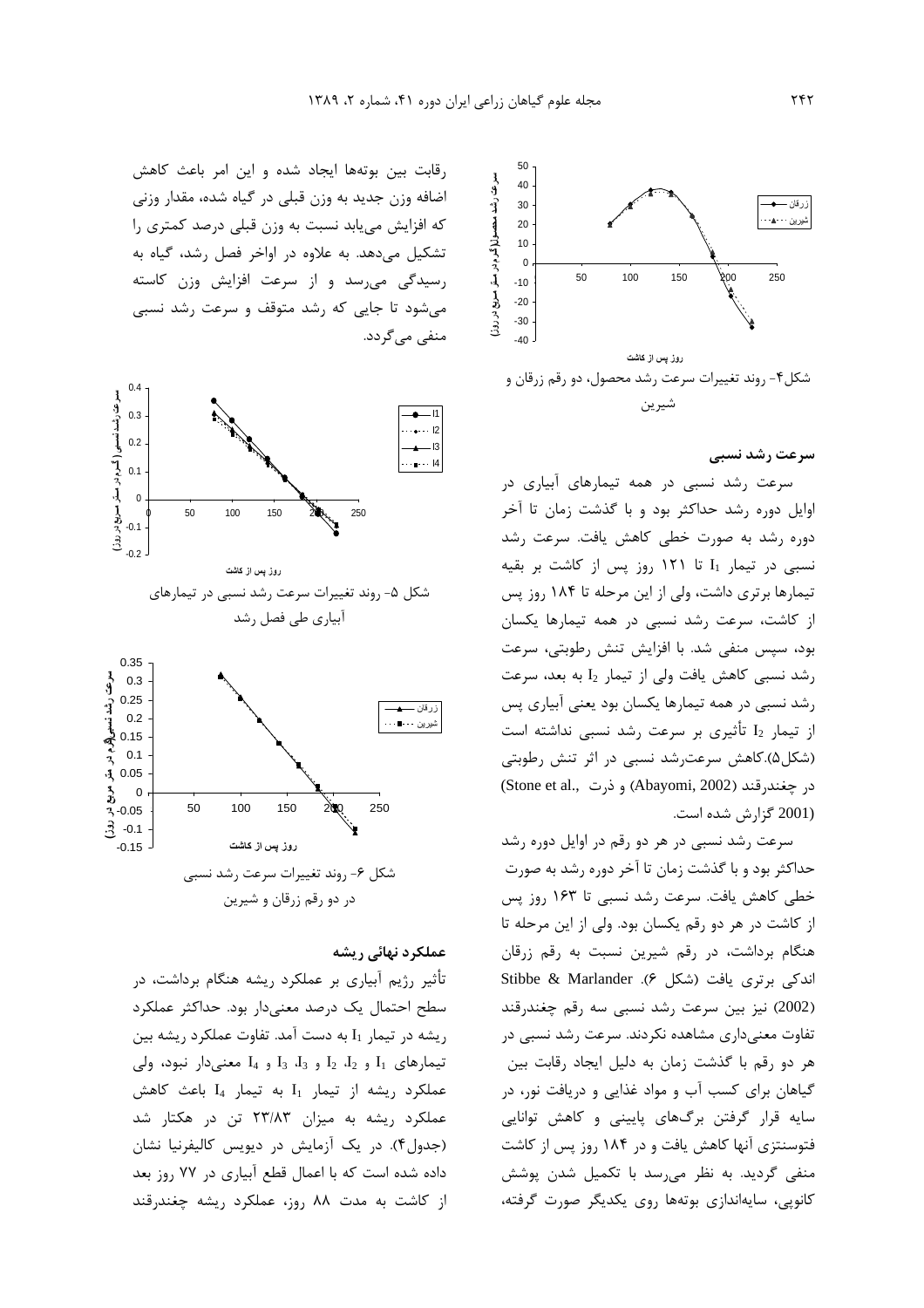نسبت به شرایط عدم تنش کاهش می یابد Loomis et) در مطالعات (2004) Baghaei Noorjou & al., 1963) خود اعلام کرد که تیمارهای آبیاری (آبیاری کامل، عدم آبیاری در مرحله کاشت تا سبز شدن، عدم آبیاری در مرحله سبز شدن تا مرحله شروع رشد ثابت)، در سطح احتمال ۱ درصد تأثیر معنیداری بر عملکرد ریشه چغندرقند داشته و حداکثر عملکرد ریشه از تیمار شاهد (أبياري كامل)به دست آمد. وي اعلام كرد كه قطع آبیاری در مراحل مختلف رشد، کاهش عملکردی از ٣/۶ تا ۲۱/۹ درصد نسبت به تیمار شاهد نشان داد. تأثیر تنش خشکی در کاهش عملکرد با تحقیقات سایر (Carter et al., 1980; Hargreaves & Samani; محققان 1984; Vaziry, 1995) مطابقت دارد.

همروندی مثبتی بین عملکرد ریشه با شاخص سطح برگ، وزن خشک کل و سرعت رشد محصول در تیمارهای مختلف آبیاری، در مراحل مختلف رشد چغندرقند مشاهده شد که نشانگر نقش این عوامل در افزایش عملکرد ریشه میباشد و کاهش این عوامل در اثر افزایش تنش رطوبتی باعث کاهش عملکرد ریشه شد (جدول ۲، ۳ و ۴).

اثر رقم بر عملکرد ریشه هنگام برداشت معنی دار نبود، ولی رقم زرقان ۵/۵۲ درصد عملکرد ریشه بالاتری نسبت به رقم شیرین داشت (جدول۴). Brown et al. (1987) نیز، نتوانستند بین عملکرد ۶ رقم اروپایی که در معرض تنش رطوبتی بودند اختلافات معنیداری را مشاهده نماىند.

#### عملكرد كيفي محصول

عيار قند در دو تيمار  $I_1$ و  $I_2$  بسيار به هم نزديک بود

ولی در تیمار I3 به یکباره افزایش یافت. در این تیمار حداکثر عیار قند مشاهده شد. ولی با افزایش تنش رطوبتی در تیمار I4، عیار قند نسبت به تیمار قبلی كاهش يافت. در تنش رطوبتي متوسط (تيمار [I] اگر چه رشد ریشه به دلیل کاهش شاخص سطح برگ (جدول٣) و وزن خشک کل بوته (جدول۲)، کمتر بود، اما به نظر می رسد تغییر هورمونی ناشی از تنش خشکی سبب شده است که مواد غذایی بیشتری به سمت ریشه حرکت کند و ناخالصیها کاهش و عیار قند افزایش یابد -Khajeh) Pour, 2004). در تيمار I4 تنش آنقدر شديد بوده است که مانع از حرکت مواد فتوسنتزی به سمت ریشه شده و در نتيجه عيار قند كاهش يافته است. در مطالعات تيمار تنش (عدم) Noorjou & Baghaei-Kiani آبیاری در مرحله کاشت تا سبز شدن و قطع آبیاری آخر) بالاترين درصد قند (حدود ١۶/٠٩ درصد) ,ا دارا بود و نسبت به درصد قند تیمار شاهد (آبیاری گیاه در تمام مراحل رشد) بیش از ۳ درصد افزایش نشان داد. کمترین درصد قند ریشه به دلیل بزرگتر بودن ریشهها و افزایش ناخالصیهای ریشه از آبیاری کامل (تیمار شاهد) به دست آمد. افزایش درصد قند بر اثر اعمال تنش Kouchaki & (1992) Bazobandi (قوبتى با تحقيقات (1996) و Hang & Miller (1996) Soltani نيز مطابقت دارد. رقم زرقان، همواره عيار قند بيشتري نسبت به رقم شیرین داشت (جدول۴)، این نشان میدهد که رقم زرقان دارای پتانسیل بالاتری در تجمع قند میباشد. et .Sadeghian al (2000) نيز واكنش هاي عيار ۴۹ لاين و رقم زراعی را در تنشهای اول فصل و همچنین تنش مداوم متفاوت گزارش نمودهاند.

| رزیته سی بیتری و رس<br>یکر میتی رئیسی رہ<br>≕ت~ت<br>. - د ن |                  |                            |                             |                             |           |          |                               |                |  |  |
|-------------------------------------------------------------|------------------|----------------------------|-----------------------------|-----------------------------|-----------|----------|-------------------------------|----------------|--|--|
| ناخالصی های ریشه ( meq/100g)                                |                  |                            |                             |                             |           |          |                               |                |  |  |
| عملکرد شکر سفید                                             | شكر قابل استحصال | قند ملاس                   | نيتروژن                     | سديم                        | پتاسيم    | عيار قند | عملکر د ریشه                  | تيمار          |  |  |
| (تن در هکتار)                                               | (درصد)           | (درصد)                     | مضره                        |                             |           | (درصد)   | (تن در هکتار)                 |                |  |  |
|                                                             |                  |                            |                             |                             |           |          |                               | رژیم أبیاری    |  |  |
| $\lambda/\Upsilon\Lambda$                                   | 1.1              | $f/\gamma$ .               | $f/\cdot \Delta$            | $\Upsilon/\Upsilon\Upsilon$ | 9/99      | 10/1     | $v_{V/\Delta}$ . <sup>a</sup> | $I_1$          |  |  |
| $Y/\Lambda$ 9                                               | 11/79            | $\Upsilon/\Lambda\Upsilon$ | $\mathbf{y}$                | $\Upsilon/\Upsilon$ .       | 5/5       | $10/-7$  | $59/90^{ab}$                  | I <sub>2</sub> |  |  |
| $A/F\Delta$                                                 | 17/FV            | $\Upsilon/\Lambda$         | Y/Y                         | $Y/\Lambda Y$               | 9/51      | 1Y/19    | $55/10$ <sup>cb</sup>         | $I_3$          |  |  |
| 9/99                                                        | 17/18            | Y/YY                       | $\tau/\tau$                 | $Y/Y\Delta$                 | $9.1 - A$ | 18181    | $\Delta f/YV^C$               | $I_4$          |  |  |
|                                                             |                  |                            |                             |                             |           |          |                               | رقم            |  |  |
| $\lambda$ /٣٣                                               | 17/7V            | T/T                        | $\mathbf{r}/\mathbf{r}$ .   | $Y/Y$ $\Delta$              | 518       | 18/7     | $\gamma$                      | زرقان          |  |  |
| $Y/\mathcal{F}\mathcal{F}$                                  | 11/9f            | $\Upsilon/\Lambda f$       | $\Upsilon/\Upsilon\Upsilon$ | Y/9A                        | 5/57      | 14/79    | a<br>55/11                    | شيرين          |  |  |

حدول ۴- مقايسه مبانگ زهای ۱ عملک درکمی و کیفی، پشه حغند،قند، تحت شم های آبیاری و رقم

۱. میانگینهای هر عامل آزمایشی در هر ستون که حداقل در یک حرف مشترک هستند، فاقد تفاوت آماری بر اساس آزمون L.S.D در سطح احتمال ۵ درصد می باشند.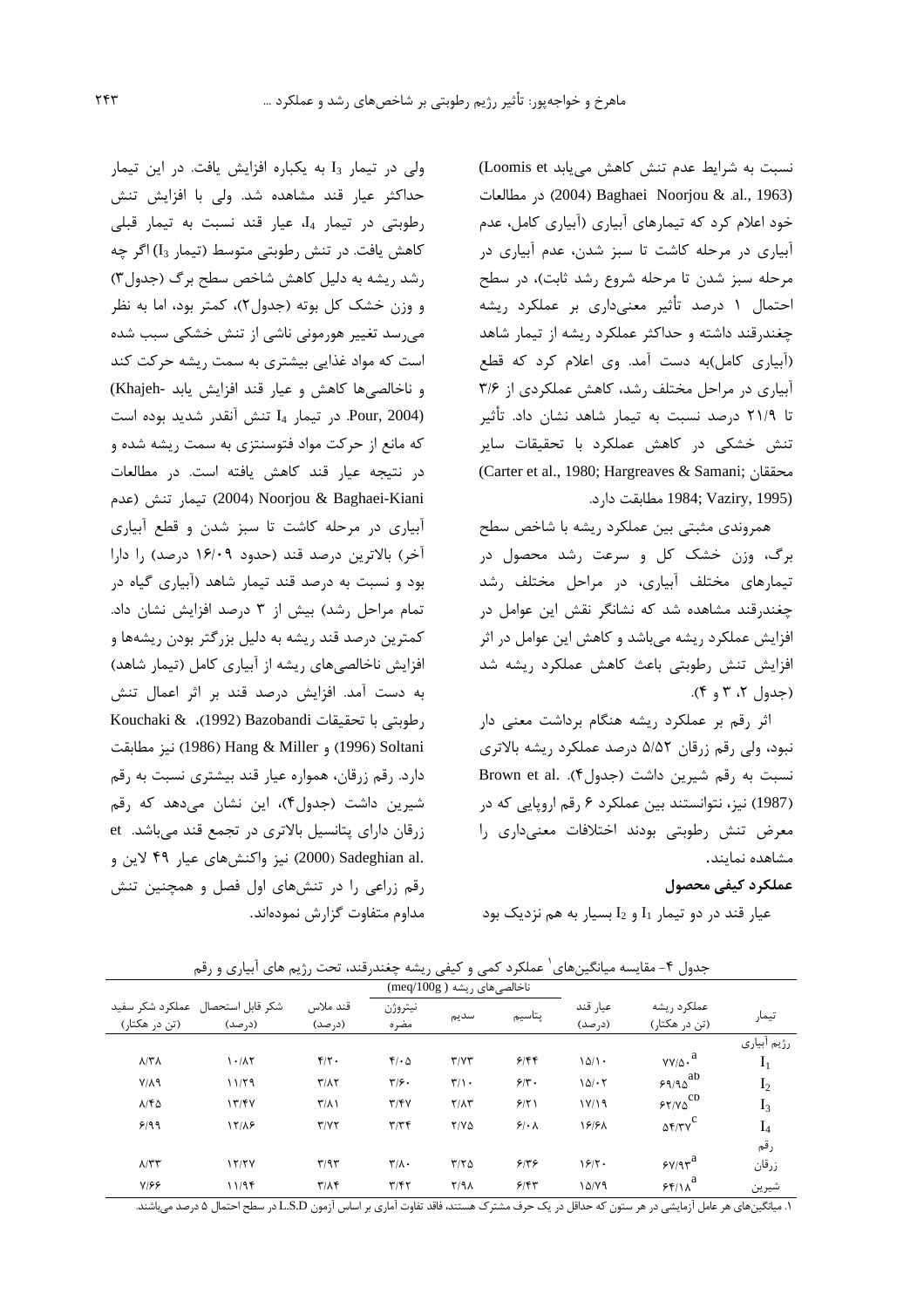میزان یتاسیم، سدیم، نیتروژن مضره و درصد قند ملاس نیز به صورت هماهنگ با افزایش تنش رطوبتی از تیمار I1 به تیمار I4 کاهش یافت. همروندی منفی بین ناخالصی های ریشه با عیار قند در تیمارهای مختلف آبیاری مشاهده شد که نشانگر نقش ناخالصیها در كاهش عيار قند مى باشد. در تمام تيمارهاى آبيارى میزان سدیم ریشه از مقدار پتاسیم آن کمتر بود. این نشان میدهد که پتاسیم تمایل بیشتری برای جذب شدن نسبت به سديم داشته است. .Lee et al (1987) نیز بیان داشتند که درصد قند ملاس همروندی مثبتی نسبت با ناخالصی های سدیم، پتاسیم و ازت مضره دارد. این ناخالصیها از طریق کاهش درصد کریستاله شدن قند نقش اساسی را در افزایش میزان درصد قند ملاس  $I_3$  دارند. افزایش تنش رطوبتی از تیمار  $I_1$  تا تیمار  $I_3$  از طريق افزايش عيار قند باعث افزايش درصد شكر قابل استحصال شد، ولي با افزايش تنش رطوبتي در تيمار 4<sub>4</sub> كاهش عيار قند سبب افت درصد شكر قابل استحصال گردید. درصد شکر قابل استحصال در تیمار I<sub>1</sub> با ۲/۶۵  $I_3$  درصد كاهش نسبت به تيمار  $I_3$  حداقل بود. همروندى منفی بین عملکرد ریشه با درصد شکر قابل استحصال به دلیل کاهش عیار قند و افزایش ناخالصی ها در تیمارهای عدم تنش مشاهده شد.

 $I_4$  عملکرد شکر سفید در تیمار  $I_3$  حداکثر و در تیمار حداقل بود. عملکرد ریشه در تیمار 4l به حدی پایین بود که پایینی ناخالصیهای ریشه و بالاتر بودن عیار قند در این تیمار، نسبت به تیمار  $I_1$  و  $I_2$ ، نیز نتوانست جبران کننده پایین بودن عملکرد ریشه گردد و به همین دلیل تیمار I4 دارای حداقل عملکرد شکر سفید بود. عیارقند، سدیم، نیتروژن مضره، درصد قند ملاس، درصد شکر قابل استحصال و عملکرد شکر سفید نیز در رقم زرقان بیشتر از رقم شیرین بود. افزایش درصد قند و کاهش ناخالصیها بر اثر اعمال تنش آبی با تحقیقات (1992) Kouchaki & Soltani (1992) Bazobandi Miller & Aursaj نيز مطابقت دارد.

# نتیجەگیرى كلى

نتایج آزمایش نشان داد که اعمال تنش آبی به منظور صرفه جويى در مصرف آب و كاهش هزينههاى آبیاری بدون کاهش عملکرد نهایی (شکر قابل استحصال) میسر میباشد. در این مطالعه، حداکثر عملكرد با تيمار I1 به ميزان ٧٧/۵ تن با عيار ١۵/١٠ درصد به دست آمد که از نظر کشاورز بسیار اقتصادی است. اگرچه در تیمار I3 عیار قند به میزان ٢/٠٩ درصد افزایش یافت، اما عملکرد ریشه به میزان ۱۴/۷۵ تن كاهش يافت كه با توجه به روش قيمتگذاري موجود به نفع کشاورز نخواهد بود. در صورتیکه سیستم قیمت گذاری بر اساس عملکرد شکر سفید انجام شود، کارخانه، عملکرد شکر سفید بالاتری با تناژ کمتری از محصول بدست خواهد آورد و کشاورز نیز با صرفه جویی در مقدار آب آبیاری مصرفی به سود تقریبا مشابهی با تيمار I1 دست خواهد يافت. براساس نتايج اين مطالعه، تاخیر در آبیاری به میزان بیش از تیمار I<sub>1</sub> به سود  $I_3$   $I_2$   $I_1$  كشاورز نخواهد بود. مقدار آب مصرفى در تيمار  $I_1$   $I_2$ و 14 به ترتیب ۱۳۳۲۰، ۱۱۵۵۰، ۱۰۳۵۱ و ۹۰۳۷ متر مکعب در هکتار در طول فصل رشد چغندرقند بود. با این حال، با توجه به عدم تفاوت وزن خشک کل و شاخص سطح برگ بين تيمار  $I_1$  و  $I_3$  در ماه اول فصل رشد و پایین بودن دما طی ماههای فروردین و اردیبهشت، برای صرفهجویی در آب آبیاری ممکن است آبیاری بر اساس تبخیر تجمعی ۱۰۰ میلی متر از تشت تبخیر کلاس آ انجام شود و پس از این مرحله برای توليد حداكثر محصول از تيمار I1 استفاده گردد. انجام مطالعات بیشتر برای تعیین بهترین معیار آبیاری ضرورت دارد.

### سیاسگز اری

آزمایش حاضر با مساعدتهای دانشکده کشاورزی دانشگاه صنعتی اصفهان و کارخانه قند اصفهان صورت گرفته است که بدینوسیله تشکر و قدردانی میشود.

#### **REFERENCES**

- 1. Abayomi, Y. A. (2002). Sugar beet leaf growth and yield response to soil water deficit. Sci J, 10(1), 51-66.
- 2. Abdollahian-Noghabi, M. (1999). Ecophysiology of sugar beet cultivars and weed species subjected to water deficiency stress. Ph. D. Thesis, University of Reading England.
- 3. Acevedo, E., Hsiao, T. C. & Henderson, D. W. (1971). Immediate and subsequent growth responses of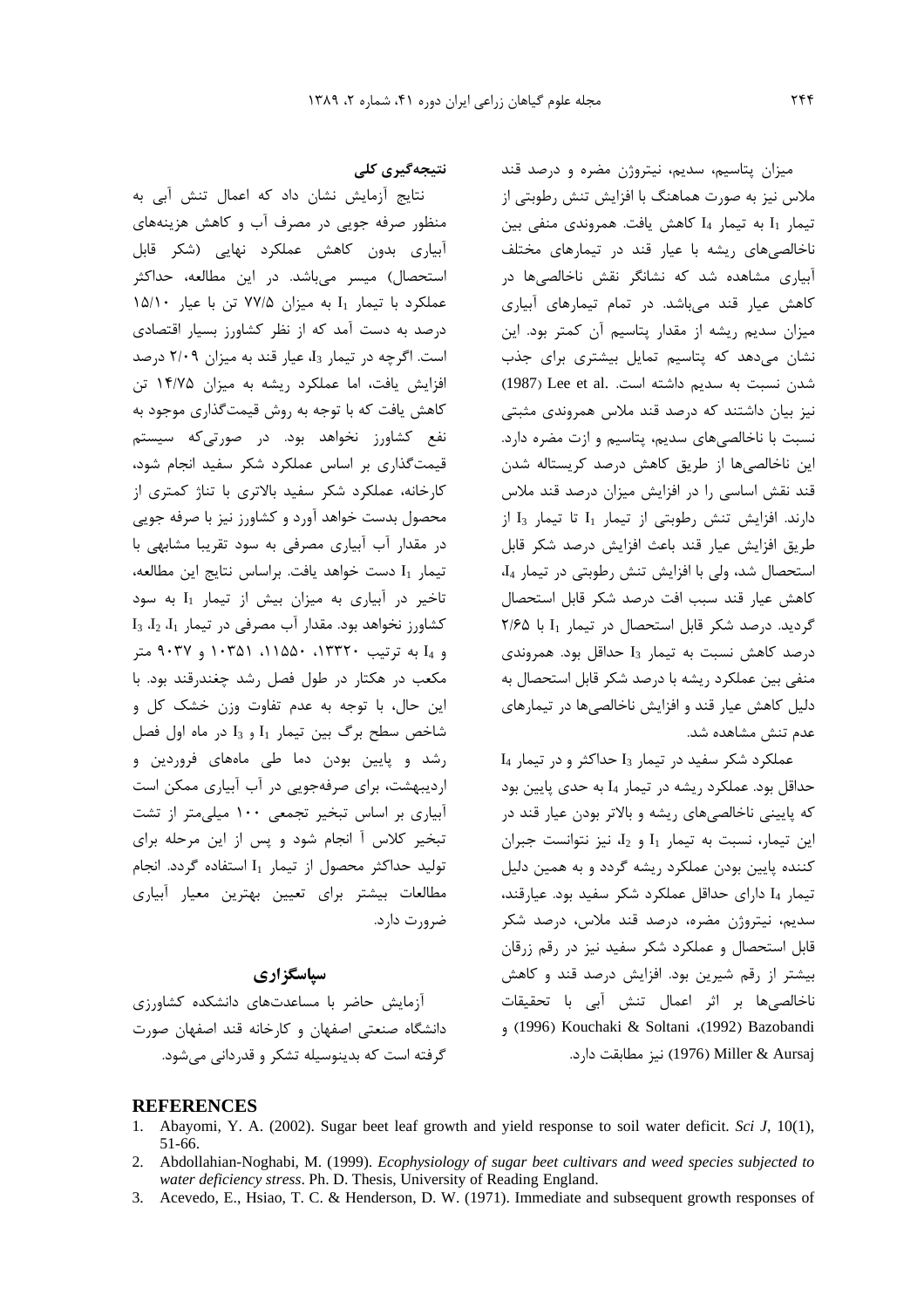maize leaves to change in water status. *Plant Physiol*, 48, 631-266.

- 4. Bayat, A. (1996). *Effect of irrigation on quantitative and qualitative sugar beet cultivars*. Report of Research Khourasan sugar beet. 92-97. (In Farsi).
- 5. Bazobandi, M. (1992). *Water stress effect on quantitative and qualitative sugar beet*. Report of research Khourasan sugar beet. 37-38. (In Farsi).
- 6. Brown, K. F., Messem, A. B., Dunham, R. J. & Biscoe, P. V. (1987). Effect of drought on growth and water use of sugar beet*. J Agric Sci*, 109, 421-433.
- 7. Cakir, R. (2004). Effect of water stress at different developmental stages on vegeative and reproductive growth of corn. *Field Crops Res*, 89, 1-16.
- 8. Carter, J. N., Jensen, M. E. & Traveller, D. J. (1980). Effect of mid-to-late-season water on sugar beet growth and yield*. Agron J*, 72, 806-815.
- 9. Doorenbos, J. W. H. & Pruitt. (1977). *Crop water requirement*. F.A.O. Irrigation and Drainage paper 24. Food and Agricultural Organization of the United Nations. Rome, Italy.
- 10. Drycott, A. P. & Messem, A. B. (1977). Response of sugar beet to irrigation, 1965-1975*. J Agric Sci*, 89, 481-493.
- 11. Drycott, A. P., Durrant, M. J. & Messsem, A. B. (1974). Effect of plant density, irrigation and potassium and sodium fertilizers on sugar beet. Influence of soil moisture and weather*. J Agric Sci*, 82, 261-263.
- 12. English, M. J., Musick, J. T. & NMurty, V. V. (1990). Deficit irrigation management of farm irrigation system. *Am Soc Agric Eng*, 631-663.
- 13. Fernandez, C. J., McInnes, K. J. & Cothren, J. T. (1996). Water status and leaf area production in water and nitrogen-stressed cotton. *Crop Sci*, 36, 1224-1233.
- 14. Freckleton, R. P., Watkinson, A. R., Webb, D. J. & Thomas, T. H. (1999). Yield of sugar beet in relation to weather and nutrients. *Agric forest Meteorol*, 93, 39-51.
- 15. Hang, A. N. & Miller, D. E. (1986). Sugar beet development and partitioning to root growth. *Agron J*, 78, 15-18.
- 16. Hargreaves, G. H. & Samani, Z. A. (1984). Economic consideration of deficit irrigation*. Irrig Drain J*, 110, 343-358.
- 17. Karimi, M. M. & Siddique, H. M. (1991). Crop growth rates of old and modern wheat cultivars. *Aust J Res*, 42, 13-20.
- 18. Khajeh-Pour, M. R. (2004). *Industrial plant*. Isfahan University of Technology. (In Farsi).
- 19. Kouchaki, A. & Soltani, A. (1996). *Sugar beet of agronomy*. Mashhad University. (In Farsi).
- 20. Lee, G. S., Dunn, G. & Schmeh1, W. R. (1987). Effect of date of planting and N-ferilization on growth components of sugar beet. *J Am Soc Sugar Beet Technol*, 24, 81-99.
- 21. Loomis, R. S. & Warker, J. F. (1963). Response of the sugar beet to low soil moisture at two levels of nitrogen nutrition. *Agron J*, 55, 509-515.
- 22. McCree, K. J. & Richardson, S. G. (1987). Stomatal closure versus osmotic adjustment: acomparison of stress responses. *Crop Sci*, 27, 539-543.
- 23. Miller, D. G. & Aursaj, J. S. (1976). Yields and sugar content of sugar beet as affected by deficit high frequency irrigation. *Agron J*, 68, 231-234.
- 24. Mohamadian, R. (2001). *Determinate of effective physiological indices on drought resistant on sugar beet*. Ph. D. of thesis agronomy. Tabriz University. (In Farsi).
- 25. Noorjou, A. & Baghaei-Kiani, M. (2004). Water stress effect on quantitative and qualitative sugar beet in growth different stage*. Sug J*, 20 (1), 27-38. (In Farsi).
- 26. Pandy, R. K., Maranvill, J. W. & Chetima, M. M. (2000). Deficit irrigation and nitrogen effects on maize in a Sahelian environment. II. Shoot growth, nitrogen uptake and water extraction. *Agric Water Manage*, 46, 15-27.
- 27. Rosenthat, W. D., Arkin, G. F., Schouse, P. J. & Jordan, W. R. (1987). Water deficit effects on transportation and leaf growth. *Agron J*, 79, 1019-1026.
- 28. Sadeghian, S. Y., Fazli, H., Mohammadian, R., Taleghani, D. F. & Mesbah, M. (2000). Genetic variation for drought stress in sugar beet. *J Sugar Beet Res*, 37, 55-77. (In Farsi).
- 29. Scott, R. K. & Jaggard, K. W. (1978). How the crop grows from seed to sugar. *British Sugar Beet Rev*, 46, 19-22.
- 30. Sepaskhah, A. R. (1996). *Alternate furrow irrigation method*. Irrigation and Drainage of Iran. (In Farsi).
- 31. Stibbe, C. & Marlander, B. (2002). Field emergence dynamics significance to intraspecific competition and growth efficiency in sugar beet (*Beta vulgaris* L.). *Euro J Agron*, 17 (3), 161-171.
- 32. Stone, P. J., Wilson, D. R., Jamieson, P. D. & Gillespie, R. N. (2001). Water deficit effects on sweet corn. Part II. canopy development. *Aust J Agric Res*, 52, 115-126.
- 33. Talleghani, D., Gohari, G., Tohidlo, Gh. & Roohi, A. (1999). Water and nitrogen using efficiency in optimum and stress environmental on sugar beet*. Sug Re*. Karaj. (In Farsi).